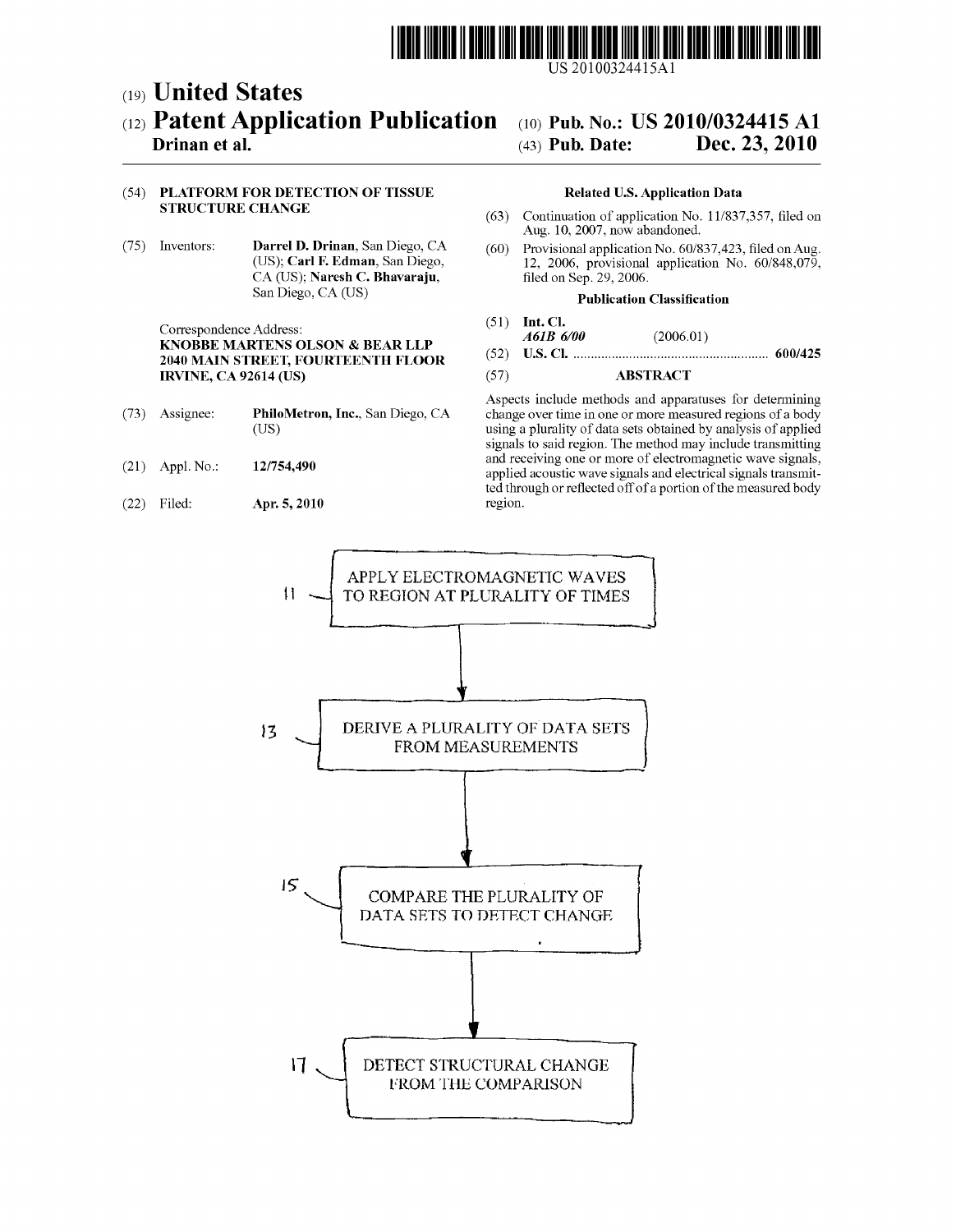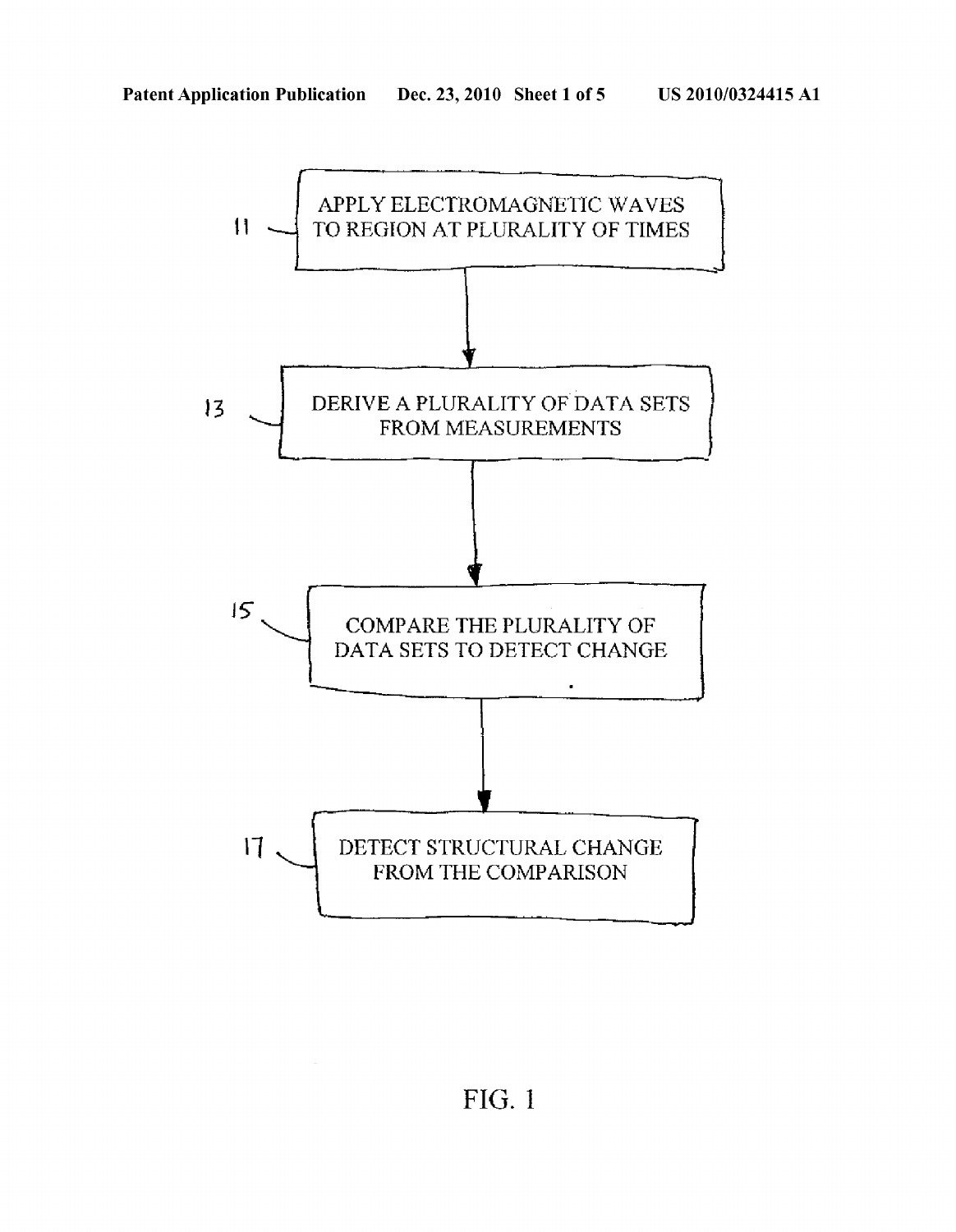measuremen<br>0 controlling

reception 12 circuitry

14 reception<br>antenna

18 antenna<br>18 antenna

20 region

22 body

measurement

circuitry & comparator



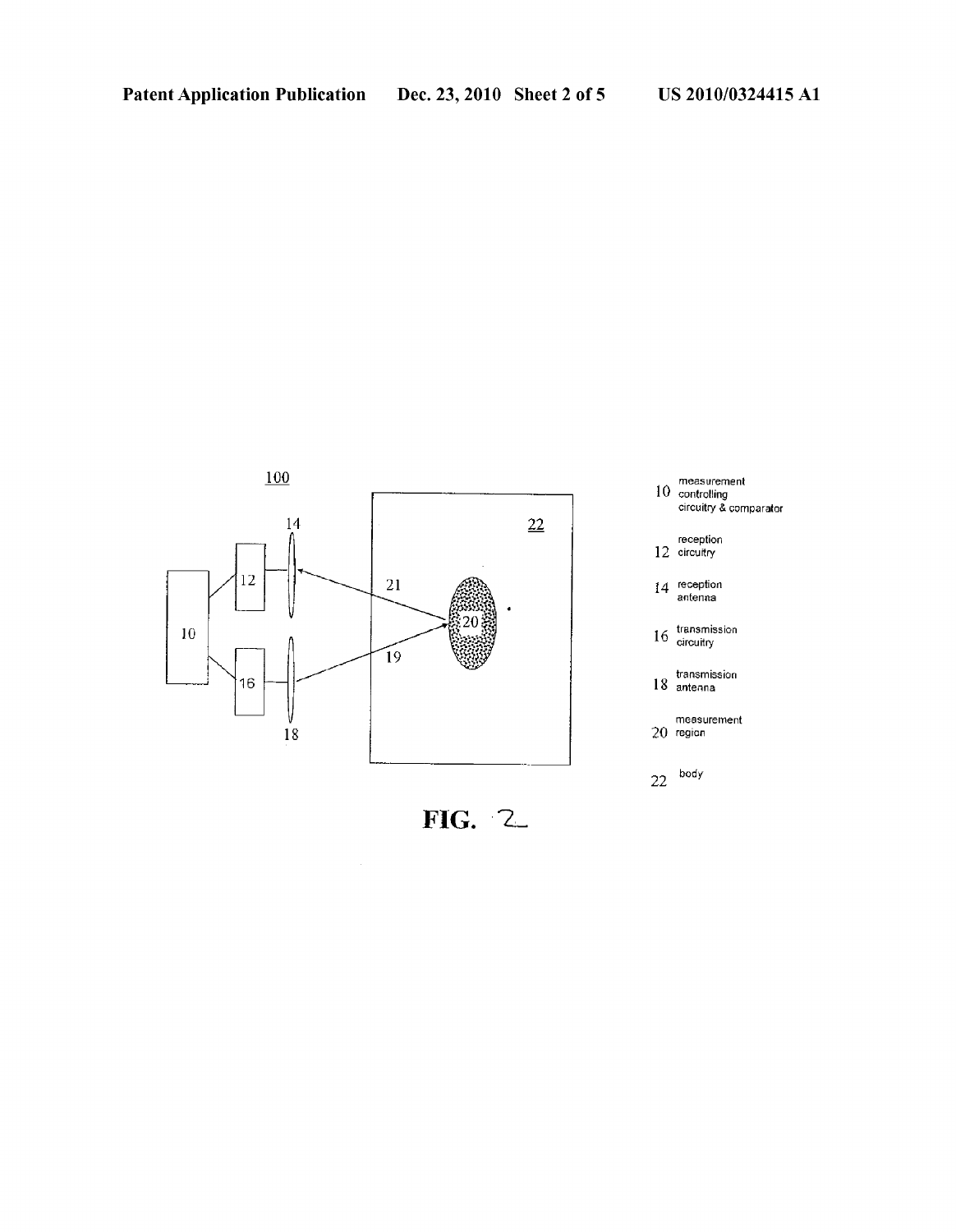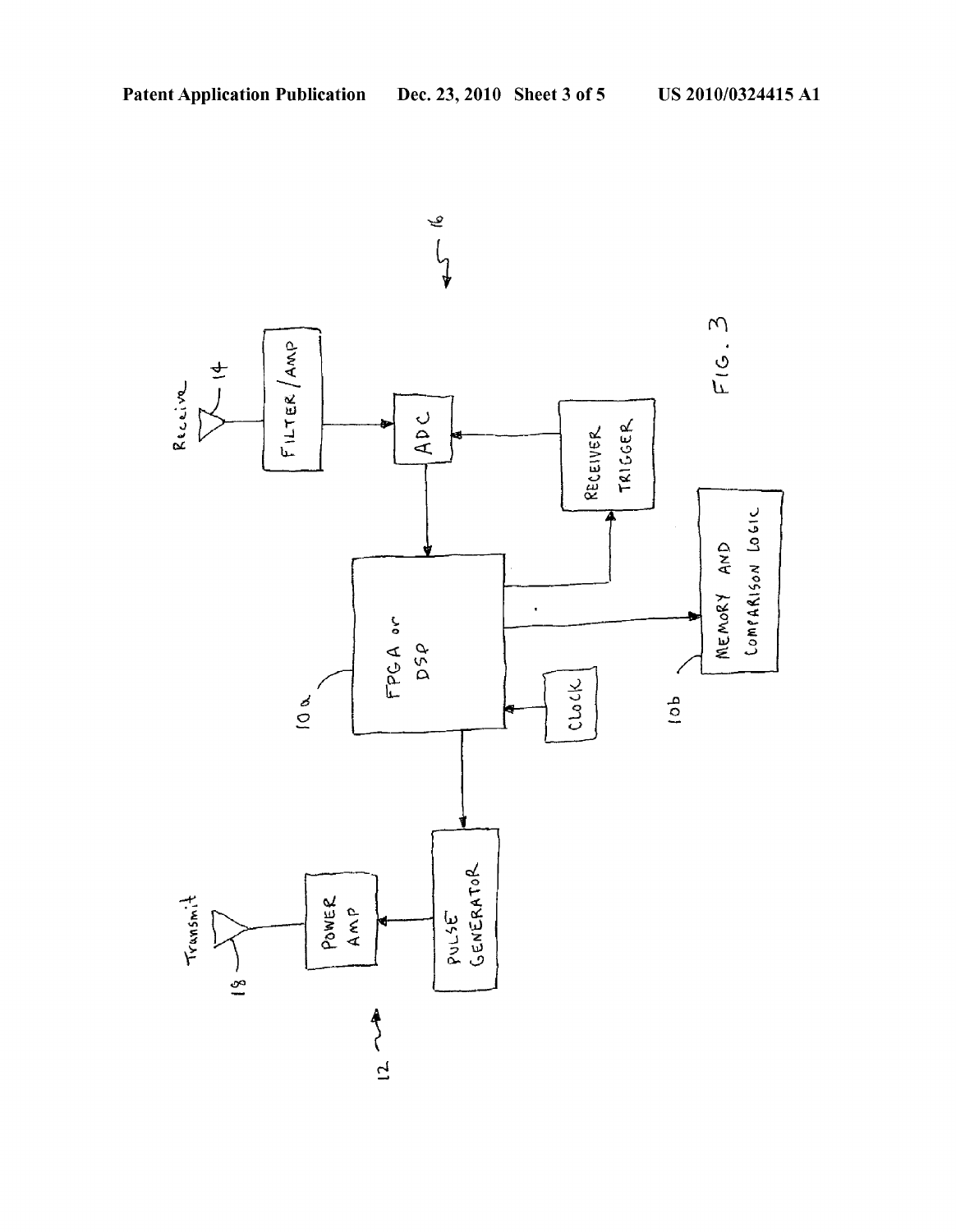



- 2: dermal layers
- 3: fat and connective tissue
- 4: muscle
- 5: fascial layer

FIG. 4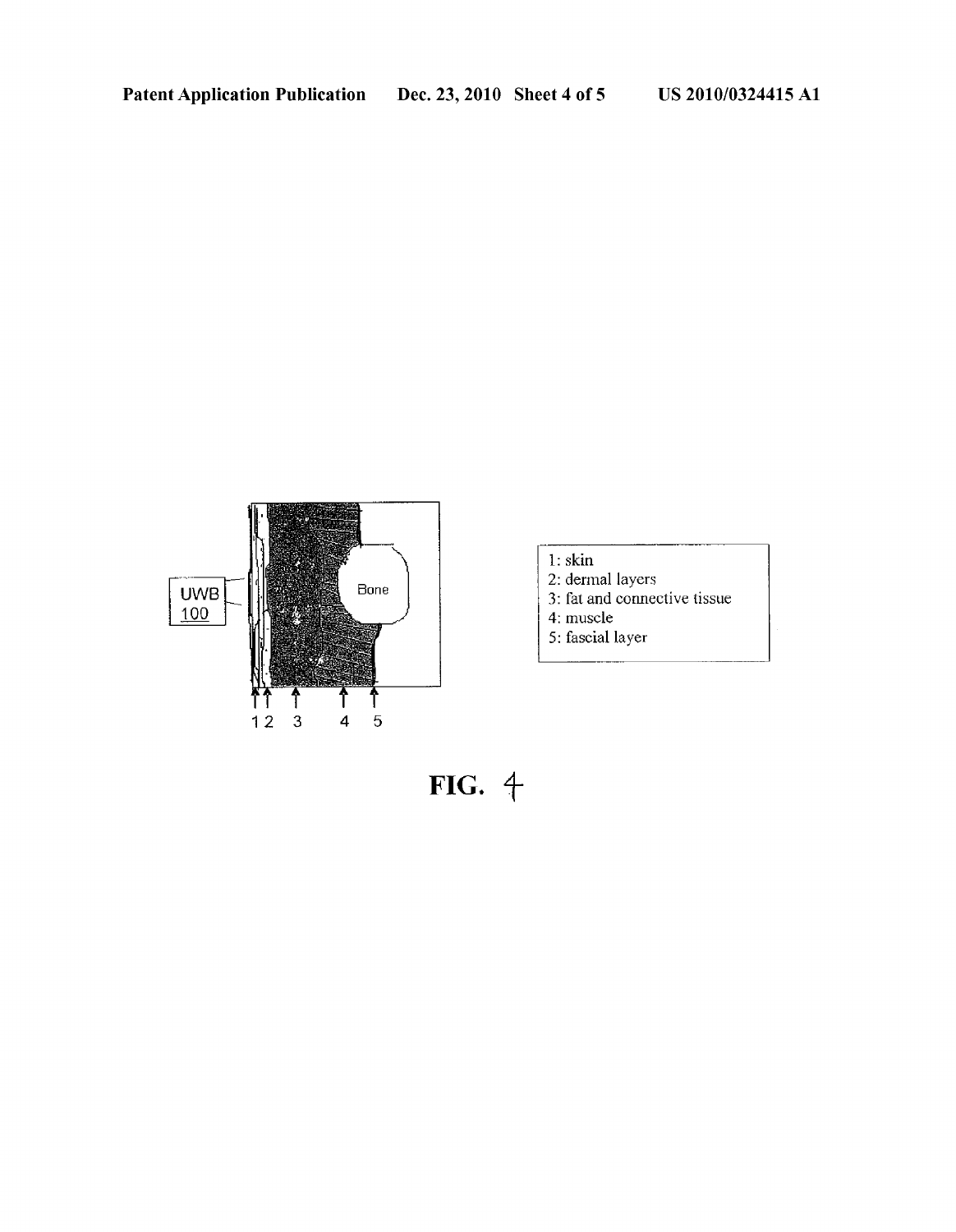

FIG. 5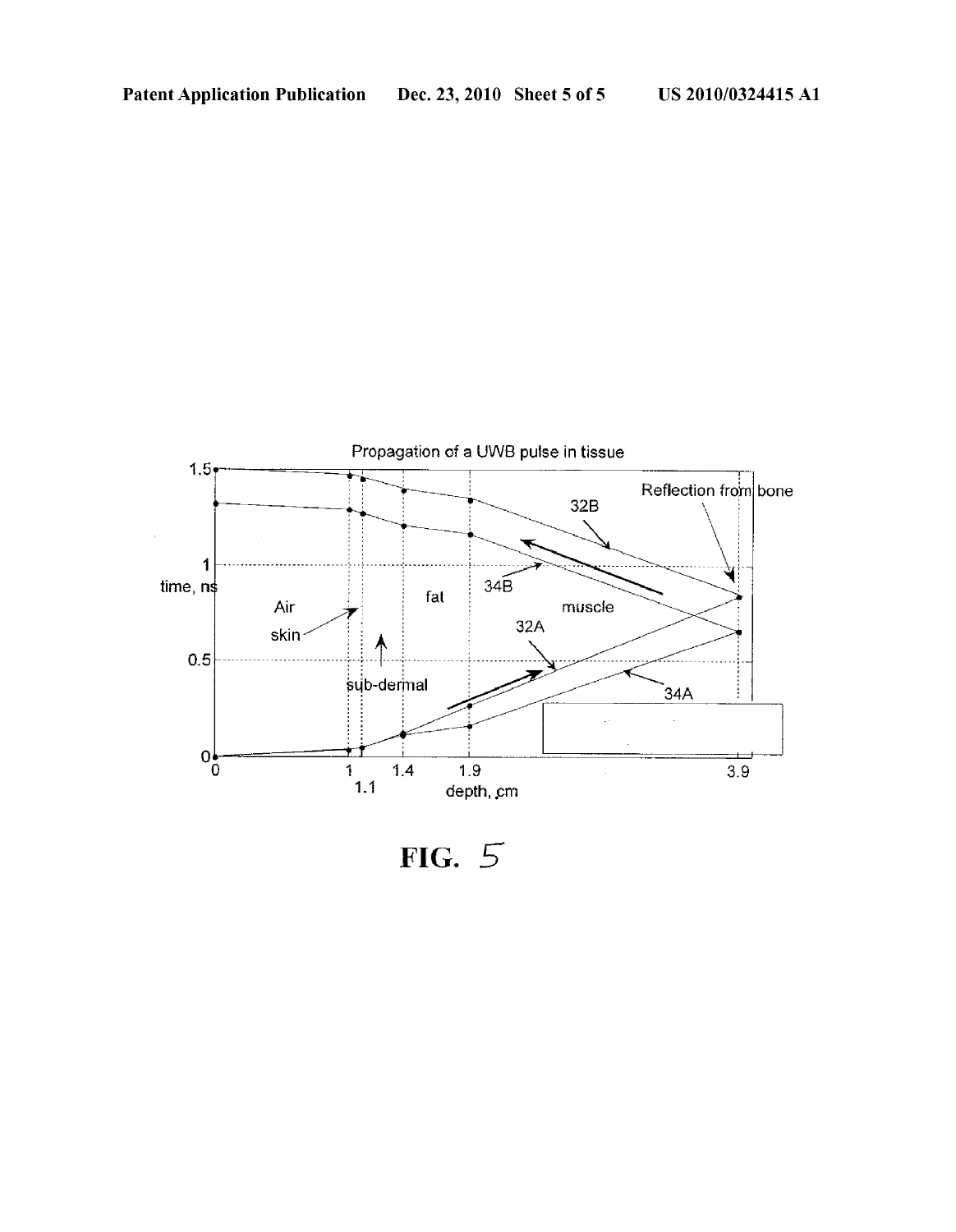# PLATFORM FOR DETECTION OF TISSUE **STRUCTURE CHANGE**

# CROSS-REFERENCE TO RELATED **APPLICATIONS**

[0001] This application is a continuation of U.S. application Ser. No. 11/837,357 filed Aug. 10, 2007 which claims priority under 35 U.S.C. 119(e) to U.S. Provisional Application No. 60/837,423, filed on Aug. 12, 2006, entitled PLAT-FORM FOR DETECTION OF HYDRATION AND/OR STRUCTURAL CHANGE IN MAMMALIAN ORGAN-ISMS, and U.S. Provisional Application No. 60/848,079, filed on Sep. 29, 2006, entitled PLATFORM FOR DETEC-TION OF CONTENT AND/OR STRUCTURAL CHANGE OF TISSUE IN MAMMALIAN ORGANISMS.

# BACKGROUND OF THE INVENTION

 $[0002]$ 1. Field of the Invention

[0003] The invention relates to medical diagnostic equipment. In particular, the invention relates to monitoring systems to assess content and/or structure of tissue.

[0004] 2. Description of the Related Art

[0005] Methods for measuring subsurface structures and content exist that utilize electromagnetic, infrared, acoustic and/or electrical waves/signals. The electromagnetic form can be RF or microwave frequency radiation. This electromagnetic measurement may utilize time shifts of all or a portion of the transmitted wave to provide information regarding the tissue content or structure. The reflected intensity of these waves likewise provides information regarding internal structures.

[0006] Accordingly, a variety of systems and methods have been proposed to image or detect internal structures with RF or microwave electromagnetic radiation. For example, U.S. Pat. No. 5,829,437 to Bridges teaches the use of backscattered radio waves reflected by change in dielectric constant resulting from the differential composition of tissues to detect abnormalities, e.g. tumors, in tissue. Another example includes U.S. Pat. No. 7,089,047 which measures fat depth with microwaves.

[0007] Electromagnetic radiation has also been used to measure non-structural physiological features. In its most common embodiment, such measurements are employed to detect and characterize movement. For example, McEwan (U.S. Pat. No. 5,573,012) teaches the use of pulse-echo radar in repetitive mode to measure heart motion. Likewise, Sharpe et al. teach the use of radio frequency waves for non-contact measurement of movement of the surface of the body from which respiration and heart rate may be determined (U.S. Pat. No. 4,958,638). Another example is provided in U.S. Pat. No. 6,849,046 to Eyal-Bickels et al. where a system is described that measures hydration levels of a subject (water content) with transmitted RF energy at 2.45 and 40.68 GHz.

## SUMMARY OF CERTAIN INVENTIVE ASPECTS

[0008] Although RF and microwave energy has been used to detect internal physiological structures, detection of changes in structure based on detection of changes in backscattered or transmitted RF or microwave energy in the context of relatively long term periodic or continuous monitoring has not been performed, nor have the benefits of this approach been appreciated. There exists a need for an accurate, objective and convenient monitoring system to assess change in the structure of tissue within mammalian organisms. Assessment of change in status provided by the inventions described herein may permit more effective therapeutic interventions and therapies to be applied in response to the measured change in status.

[0009] In one embodiment, the invention provides a method of detecting a physiological condition in a portion of a subject. This method comprises applying electromagnetic waves having frequencies within a range of about 1 GHz to about 100 GHz to a region of the subject at a plurality of points in time, and deriving a plurality of data sets from measured parameters of interaction between the region of the subject and the radio frequency or microwave frequency electromagnetic waves at the plurality of points in time, wherein the content of the data sets is dependent at least in part on tissue structure in the region at the plurality of points in time. The plurality of data sets are compared to detect a change over time in the interaction between the region of the subject and the electromagnetic waves. A change in tissue structure is detected in the region of the subject based at least in part on the comparing.

[0010] In another embodiment, a method of determining detecting a physiological condition in a portion of a subject comprises applying electromagnetic waves residing within a frequency range from about 1 GHz to about 100 GHz to a region of the subject at a plurality of points in time as well as applying a different form of energy to the region of the subject at a plurality of points in time. The method also includes deriving a first plurality of data sets from measured parameters of interaction between the region of the subject and the electromagnetic waves at the plurality of points in time and deriving a second plurality of data sets from measured parameters of interaction between the region of the subject and the different form of energy at the plurality of points in time. The first and second plurality of data sets are compared to detect a change over time in the interaction between the region of the subject and the electromagnetic waves and to detect a change over time in the interaction between the region of the subject and the different fours of energy. A change in tissue structure is detected in the region of the subject based at least in part on the comparing.

[0011] In another embodiment, a system for measuring change over time in tissue structure in a body region comprises at least one antenna and circuitry coupled thereto configured to transmit and receive electromagnetic wave signals, circuitry configured to convert the signals into one or more data sets, and a comparator subsystem for performing mathematical calculations on at least two data sets for the determination of change in the tissue structure of the measured body region.

[0012] In another embodiment, a system for measuring change over time in tissue structure in a body region comprises an applicator of about 1 GHz to about 100 GHz electromagnetic energy, a detector configured to detect parameters of interaction between the tissue and the electromagnetic energy, an applicator of another form of energy; and a detector configured to detect parameters of interaction between the tissue and the other form of energy. In this embodiment, the applicators are housed or supported by a common structure.

#### BRIEF DESCRIPTION OF THE DRAWINGS

[0013] FIG. 1 is a flow chart of a method of detecting structural change according to one embodiment of the invention.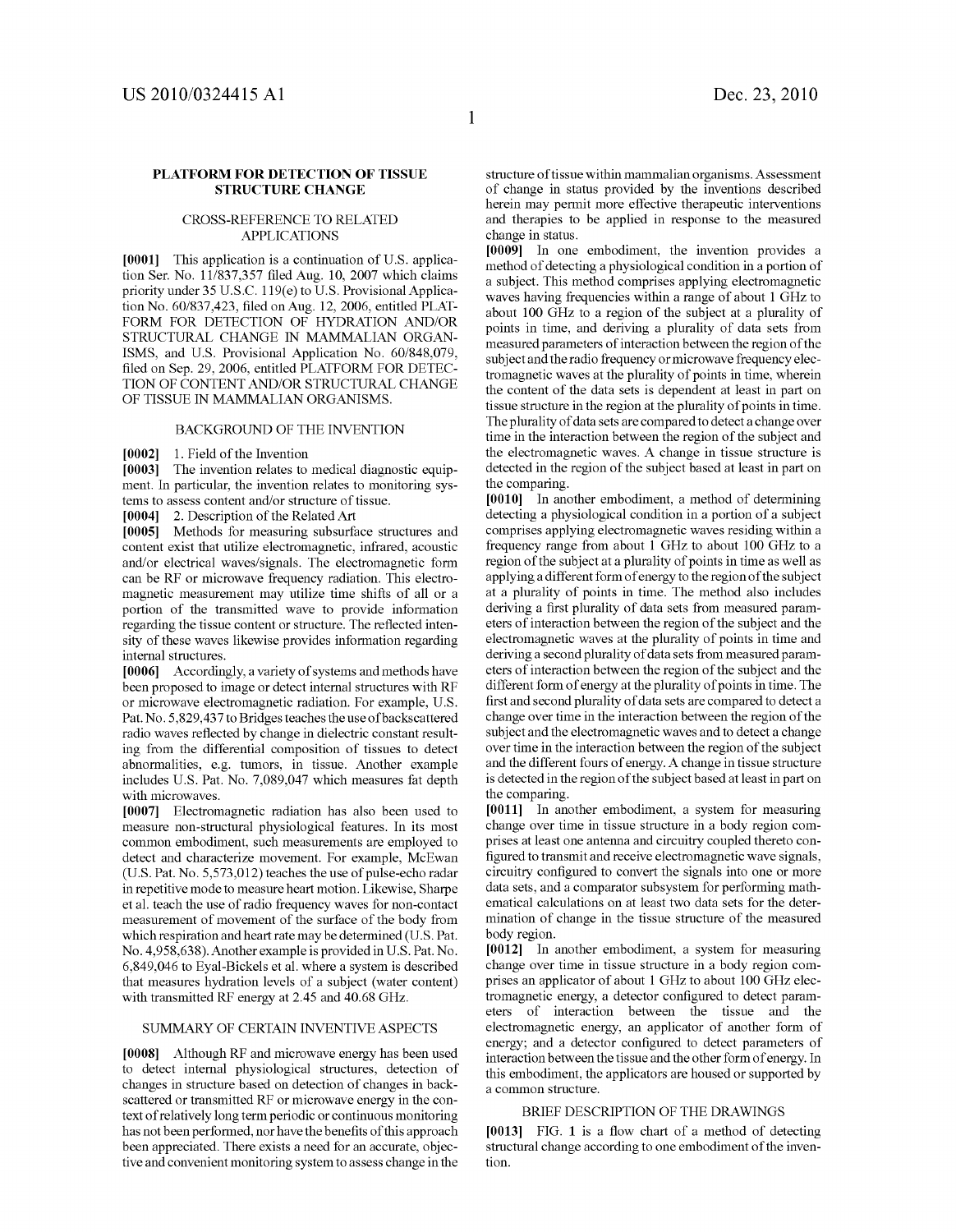[0014] FIG.  $2$  is a schematic representation of an embodiment of a measuring system in accordance with one embodiment of the invention.

[0015] FIG.  $3$  is a block diagram of a measuring system in accordance with one embodiment of the invention.

[0016] FIG. 4 is an illustration of a body limb section with a UWB device such as, for example, the device illustrated in FIG. 1, affixed to a surface of tissue.

[0017] FIG. 5 is an illustration of a slowing effect of a 120 ps UWB pulse due to fluid change in tissue.

## DETAILED DESCRIPTION OF CERTAIN **INVENTIVE EMBODIMENTS**

[0018] The invention will now be described in association with the above described Figures, where like numerals refer to like elements. Furthermore, in the discussion that follows, the following definitions are applicable.

[0019] Body—a portion or all of the torso, arms, legs, head or neck of a subject, including any or all of the exterior and/or interior of the body.

[0020] Bioparameter-a physical factor associated with a body or user able to be measured and quantified.

[0021] Subject—a mammal being measured using the method or devices of the invention.

[0022] General Aspects of the Inventions

[0023] Aspects of the invention relate to structural change detection based on changes in a measured interaction between a portion of a measured subject and applied electromagnetic waves. Accordingly, one aspect of the invention provides a method of periodically or continuously interrogating a tissue region of interest with electromagnetic waves to determine if the structure of the tissue has changed over time, or is different than a baseline structure that produced a baseline interrogation "signature" stored in memory. Various forms of electromagnetic waves can be compared to the baseline with the use of a comparator for determination of regional changes over time of body structures of mammalian bodies. The changes may be on the surface, beneath the surface or span the surface to the subsurface of the measured body region. In one embodiment of the invention, electromagnetic waves based upon ultra wideband (UWB) radar technology are used. In alternate embodiments of the invention, bands of one or more other frequencies may be applied to the body for the determination of change. The measured values arising from the signal are incorporated into a data set representing the status of the region at a certain time point. These data sets may then be stored for future comparison to data sets of measurements taken at other times to determine change in the properties or characteristics of a tissue or region being measured. It is an important aim of the invention to detect structural changes in the tissue (e.g. tumor growth, vascular system changes) rather than merely non-structural chemical content changes or non-structural physical changes such as temperature change. It will be appreciated, however, that content changes and the like can in some cases cause structural change. As described below, therefore, it can be beneficial in some embodiments to use more than one interrogation modality to provide information about whether measured changes in electromagnetic wave interaction is due to structural change, non-structural change, or both.

[0024] In another aspect of the invention, circuitry, a power supply and a transceiver for delivering and receiving the electromagnetic energy for construction of the measurement data set are contained either wholly or in part in a structure,

e.g. a patch, affixed to or implanted within the body. In an alternate embodiment of the invention, the circuitry and transceiver for measuring signals are contained in a structure not affixed to the body. The non-affixed structure may be hand held or otherwise supported to permit the measurement activity. Such supports may include inclusion of one or more devices into fixed structures present in the living space of measured subject, i.e. within beds, closets, bathrooms, etc., thereby permitting unobtrusive measurements to be obtained periodically without disruption of lifestyle or activities.

[0025] In some embodiments of the invention, guidance for measurements and/or comparator activities may be utilized to aid determination of location of specific regions or targets of measurements. Guidance may be provided in the form of comparative mapping utilizing anatomical landmarks and/or active or passive fiducial marks or devices.

[0026] The measurement devices may store information relating to the measurement event, e.g. time, or signal data, for later retrieval and analysis. In addition, the measurement devices may have in part or in whole comparators allowing processing of raw data, e.g. mathematical transforms, for the purpose of facilitating storage, transmittal or display of the signal data.

 $[0027]$  In one embodiment of the invention, the electromagnetic data sets are combined and utilized by the comparator with other physiological measurements, e.g. optical, electrical or mechanical, to provide greater insight into changes of the body region being measured. These other physiological measurements may include, but are not limited to, temperature, body weight, bioelectric impedance, or optical, e.g. infrared, measurements. These additional measurements may be especially valuable in detecting changes in content of tissue (e.g. water content or hydration) that will cause changes in the RF or microwave signals but that are not related to structural changes in the tissue.

[0028] In other embodiments of the invention, the data set may be combined and used by the comparator with other measurements of physiological status, including but not limited to, nutritional and/or medical history, subjective responses to questions, diagnostic test results, e.g. blood composition analysis or urinalysis, to provide fuller assessment of possible changes in the region being measured.

[0029] In still other embodiments of the invention, one or more of the applied signals, e.g. radio frequency, optical or impedance, may be utilized for purposes of identification either of applied materials or devices on or within the mammalian body and/or for the purpose of identification of the mammalian body. This identification may be useful for numerous reasons, including but not limited to, ensuring correct management of applied therapies, or the tracking of devices and/or persons. Either existing structures within the body or applied materials may supply features necessary to ensure the correct level of identification or alternatively, additional markers or structures may be added for this purpose.

[0030] In some embodiments of the invention, the collected data sets may be transmitted by wireless or wired means to data collection units. Upon reception of one or more data sets, a data collection unit may display the data set(s) and/or perform comparator activities upon the received data set and display the results of this activity. Such data collection units may collect data measurement sets from one or more measurement devices. In addition, such data collection units may be used to display data set values, or mathematical transforms of said data sets, including trending and combinations with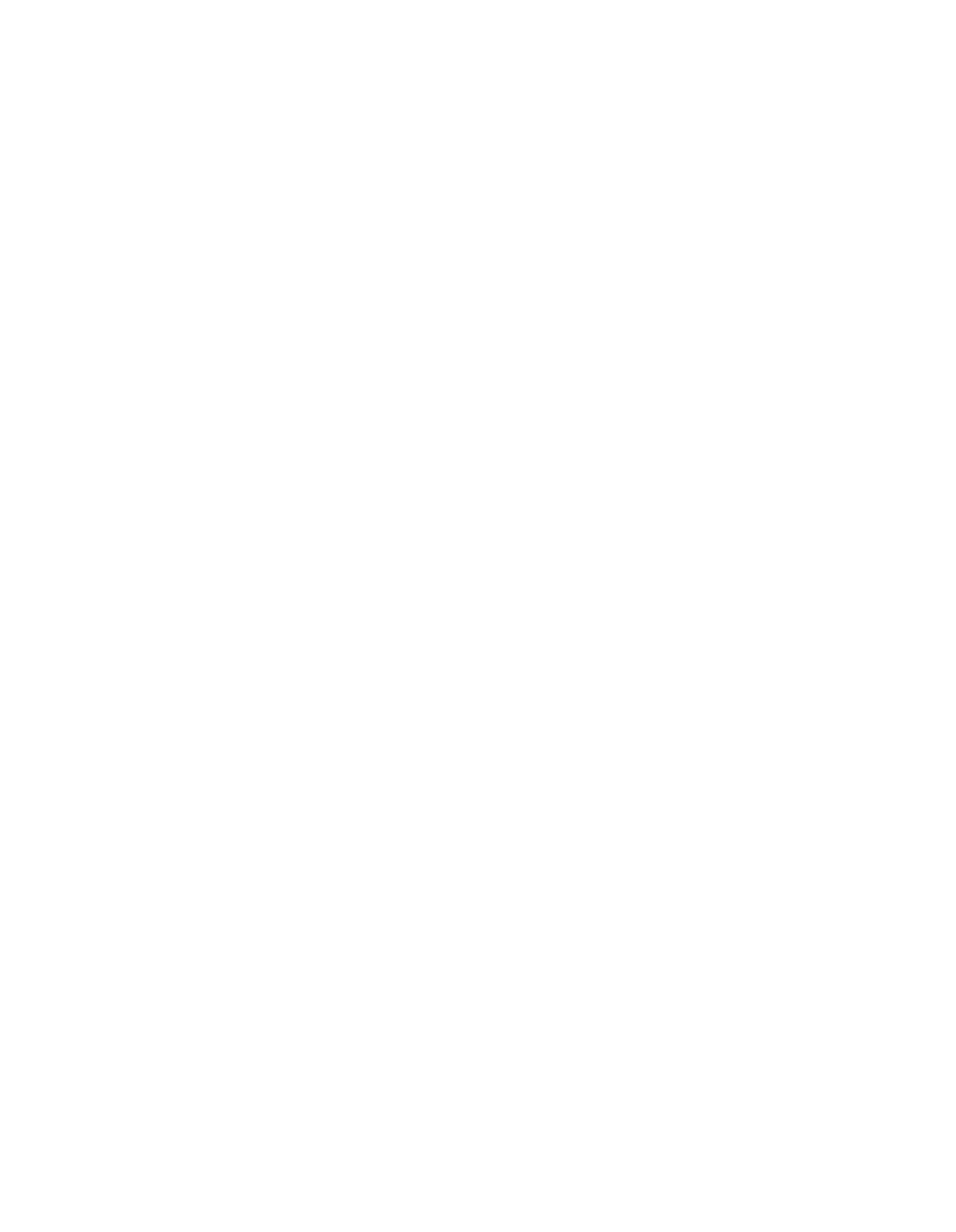other sensor or input data. In yet other embodiments of the invention, said data sets or mathematical transforms of said data sets may be relayed to yet other data collection units or remote data management systems for data storage, display or additional analysis, e.g. population based or group trend analysis.

[0031] The invention described herein includes methods and devices for determining the effective change in electrical (including but not limited to conductivity, permittivity, permeability), physical (including but not limited density, viscosity etc) or chemical (including but not limited Cl-, Na+,  $K+$  ions) properties of one or more inspected regions of tissue and/or bodily fluids. Change in these properties may correspond to changes in tissue structure such as changes in relative proportional volume of various heterogeneous components that comprise a living mammalian body. This change in structure results in a change in the time of flight of an applied electromagnetic signal through the inspected body region and/or a change in the power attenuation of the signal of the applied signal through this inspected body region. These changes in signal are useful to monitor relative changes in structures of dermal, transdermal or subdermal, or deep tissue regions of mammalian bodies. These changes may be, but are not limited to, changes associated with: normal bodily functions or processes, e.g. growth or development of tissues or organs, detection or development of disease states (e.g. detection of hypertension), the growth of tumors, or the monitoring of therapeutic regimens upon the measured region or aspects of the region (e.g. allograft or transplanted organ rejection). In certain embodiments, the relative change may be calibrated to allow quantification of this change, either in size and/or composition of the inspected region or parts thereof.

[0032] In an embodiment of the invention, the measurement device (transmitter, sensors plus circuitry) is affixed to a body site by means of adhesive. In alternate embodiments, the device or sensors may be affixed to the body by means of straps, clothing items or by anchoring directly to or beneath the skin or held against the skin by hand or other supports. In still other embodiments, the measurement device is not in direct contact with the surface of the skin. The scope of the invention is not limited to any one body site or means of affixing the device to the body or adjacent to or not in direct contact with the body.

[0033] In some embodiments of the invention, a second device, e.g. a data collection and display unit, may be in communication with the measurement device. Such communication may be bi-directional and include optical, electromagnetic, mechanical, electrical, and/or acoustic means. In one such embodiment of the invention, the antenna and/or aspects of the transmission circuitry utilized for measurements within the measurement device may also be employed for communication of the data set, or mathematical transforms of the data set, to one or more data collection units.

[0034] Comparator activities may be performed by systems located in the measurement device, located in the data collection unit, located in a remote data management system or collocated in any of these devices.

[0035] The monitoring period may extend from a relatively short period, e.g. fractions of seconds or minutes, to a more extended period, e.g. hours or days, dependent upon the purpose of monitoring and/or user acceptance. In alternative embodiments, the monitoring period may be periodic, e.g. for an hour or two distributed over a day or for a day or two distributed over months. The needs for such monitoring periods again may be set by the purpose of monitoring and/or user acceptance.

[0036] In accordance with the above, a method of detecting structure change is illustrated in FIG. 1. In this method, at block 11, electromagnetic waves are applied to a region of interest on a body at a plurality of different times. At block 13, a plurality of data sets are obtained form a plurality of measurements made at different times of the interaction of the electromagnetic waves with the tissue. At block 15, the data sets are compared to detect changes in the interaction. At block 17, structural changes are detected from the comparison of the data sets.

[0037] One form of electromagnetic wave that can be employed in embodiments of the invention is ultra wideband (UWB) radiation. However, the scope of the invention is not restricted to UWB but may also employ other forms electromagnetic waves, e.g. discrete bands of other frequencies. The circuitry, power sources and transmission requirements of UWB are well known to those skilled in the art of radio electronics. One representation of components for the measurement device is shown in FIGS. 2 and 3. As shown, a control element 10 is responsible for controlling the initiation of the electromagnetic wave signal, and the subsequent conversion of the reflection of the electromagnetic signal into a measurement data set. As shown in FIG. 3, the control element 10 may comprise a programmable gate array or digital signal processor  $10a$ . The control element  $10$  controls transmission circuitry 16 which transmits an input signal to a transmission antenna 18. The control element 10 may control various parameters of the transmitted UWB signal including the frequency, the duration, the power level as well as other parameters. The transmission circuitry 16 is electrically connected to the transmission antenna 18 which amplifies and directs the UWB signal to a measurement region 20 within a body 22. The measurement region 20 may be any general point of interest in any body. The transmitted signal 19 is shown reflecting off the measurement region 20 where the reflected signal 21 is then received by the reception antenna 14 and the reception circuitry 12. The control element also controls the reception circuitry 12.

[0038] In the example shown in FIG. 2, the transmitted signal 19 is shown to be reflected off of the measurement region 20. However, in some cases, the transmitted signal 19 may pass through the measurement region 20 and reflect off of another region, e.g., a bone. In addition, multiple reflected signals 21 may be received by the reception antenna 14 where the multiple reflections may be reflected off of multiple layers of tissue. The presence of a newly reflected signal at one time point that was not present in the data collected at a previous time point may be an indication of a new structure within the search region 20.

[0039] In addition to controlling the transmission circuitry 16 and the reception circuitry 12, the controlling element 10 also contains the comparator for determination of change in the measured region. Also shown are the corresponding signal transmission and reception circuit elements 16 and 12, respectively, as well as corresponding transmission and reception antennas 18 and 14, respectively, for the transmission and reception of the signals. A variety of arrangements of components may be employed in execution of the method of the invention, e.g. combined functionality within one circuit module or the use of a single transmission/reception antenna, and the method of this invention is not limited to any one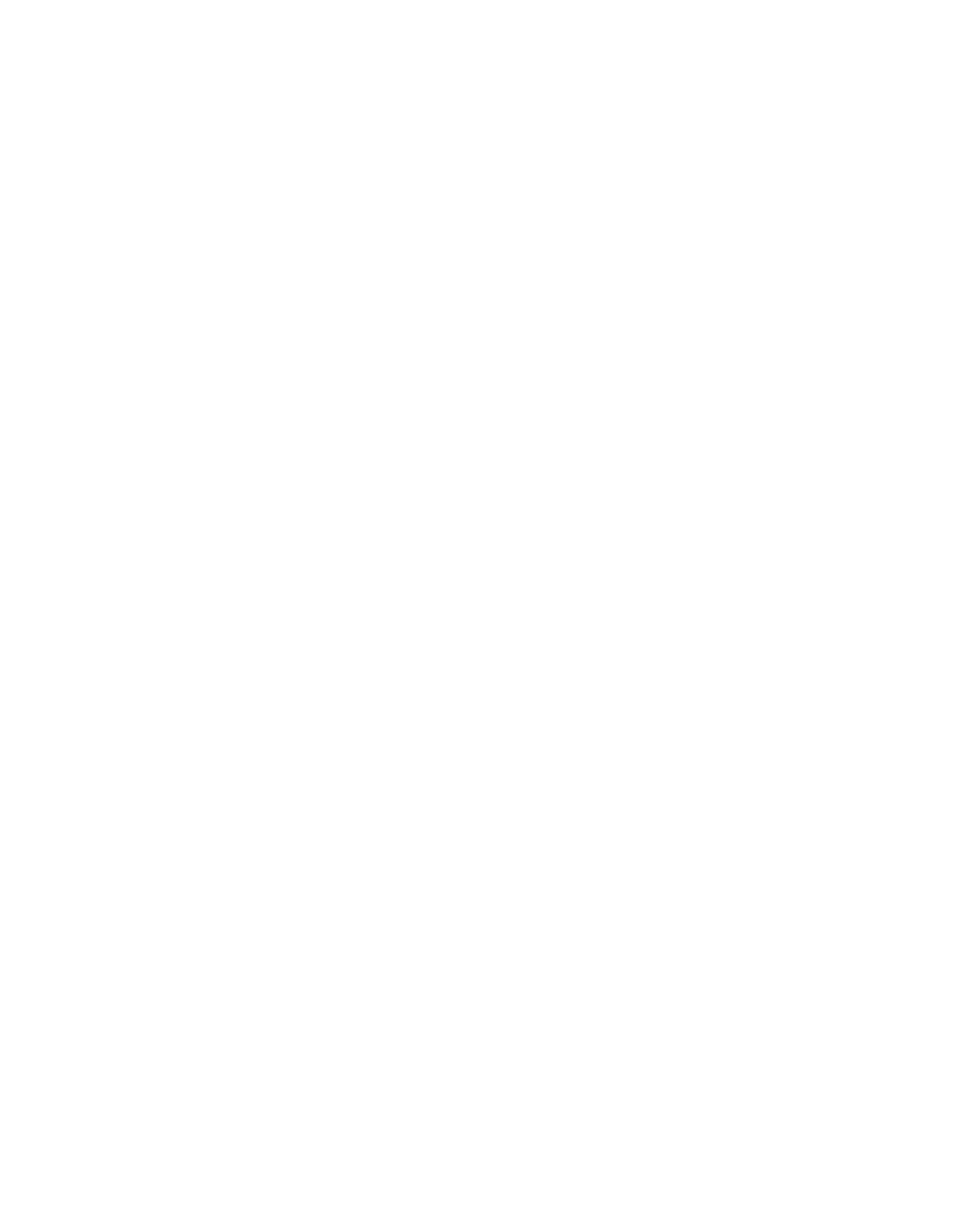method of execution. Likewise, in certain embodiments of the invention, a plurality of devices, or components, e.g. transmitters and/or receivers, may be employed to provide additional information of the region being measured.

[0040] In contrast to prior art electromagnetic interrogation/imaging systems, preferred embodiments of the invention compare data sets taken at different times to detect structural change, rather than attempting to detect or image a tissue region for immediate characterization at the time the measurement is made. To this end, a comparator subsystem 10b of the control element 10 may include both memory and logic circuitry to store data, thresholds, baselines, etc. and determine change between data sets. The comparator subsystem can be incorporated integrally with a single control logic circuit or can be separately provided and/or remote from the control circuitry for obtaining the measurement data.

[0041] Determinations of change may include the use of input threshold values, threshold set points determined by change from baseline value (or representation of one or more data points indicative of a baseline value). Alternatively, such comparator functions may include the use of mathematical transformations such as noise signal subtraction, or rolling or moving averages to determine trends in the data set and to allow adjustment for data taken at different points within the day, e.g. diurnal variation adjustment. Because a variety of non-structural phenomena such as movement, eating patterns, position, and the like can affect measurements without indicating actual structure changes, the data sets can be adjusted or compensated for known contributions of these kinds. In some embodiments, additional sensors such as timers, accelerometers, and other sensing devices can be included to facilitate detection of these factors and removing them from the structural change signal that is being measured. Still other forms of comparator activity may review populations or groups of data for the determination of initial baseline values and for trends of data sets or groups. The results of such comparator activity may be displayed graphically, e.g. showing baseline values and relative change from these values over time, including the projection of future trends.

[0042] In addition, the comparator subsystem may incorporate other factors, such as input parameters associated, e.g. weight, height, age, gender, disease status and medication history, fitness level, body site of device application, ethnicity, etc. or parameters derived from algorithms arising studies allowing further definition of change and/or the magnitude of such change. Such parameters may include factors relating subjective user or clinician perception of change to the measured bioparameter, either upon the event or periodically, e.g. daily.

[0043] In yet other embodiments of the invention, the comparator subsystem may include other factors including data derived from other measured bioparameters such as levels of circulating hormones or metabolites or activity measurements, or data obtained from environmental sensors, e.g. relative humidity, ambient temperature, etc. This invention may employ combinations of these as well as other factors and the scope of the invention is not limited to those factors and mathematical routines described herein.

[0044] The comparator subsystem may reside in a variety of locations. In one embodiment of the invention, the comparator may be contained either in part or in whole within circuitry necessary to acquire the data set. In other embodiments of the invention, the comparator may be located in a separate unit connected by wires to the sensors and/or sensor circuitry, e.g. the transceiver. In such embodiments, the sensors or sensor circuitry may have identities separate and distinct from the unit comprising in part or in whole the comparator activities. In still other embodiments of the invention, the location of comparator activities may shift in order to facilitate data analysis, e.g. to accommodate greater sophistication and/or larger data sets, or for other purposes, e.g. power management of devices, data collection units, etc.

[0045] In yet other embodiments of the invention, measured values or mathematical transforms, e.g. averages, or percentage change, of one or more measured bioparameters are transmitted through wireless means to a separate unit not necessarily located on the body. This separate unit may contain either in portion or entirely the appropriate elements and circuitry, e.g. transmission means, data storage and mathematical calculator functions and routines, to perform the comparator activities. Additional forms and locations for the comparator are readily conceivable and the scope of the invention is not limited to those described herein.

[0046] Upon determination of a change in status in the measured region, as well as the possible determination of the magnitude of such events, the comparator may be instructed to display such events to the subject, caregiver or third party individual. Display of any changes may also include the notification of no change as compared to all or a portion of the data set. Such displays may include visual displays, e.g. anatomical maps of the region including two dimensional and three dimensional representations, blinking or multicolored lights, numeric indices, graphs, or charts, audible sounds or mechanical forms, e.g. vibrations. Such displays may be located on the on-body measurement device, a local data collection unit or at a remote location connected to either the on-body measurement device or a local data collection unit by wireless or wired means.

 $[0047]$  In addition to possibly displaying the change, the comparator may store the event description, including date/ time, magnitude and user identification, in a data storage. Such data storage may include electronic memory, magnetic tape or disk memory, optical memory or other form of retrievable memory. Such data may be retrieved from storage either on command or periodically from the memory storage. In certain embodiments, such retrieval may be through wireless means, e.g. infrared or radio frequency based data transmission or in other embodiments, such retrieval may be through wired means, e.g. by use of a docking station attached to a computer or by serial cable linkage to a computer.

[0048] UWB systems transmit signals across a much wider frequency than conventional systems. The amount of spectrum occupied by a UWB signal, i.e. the bandwidth of the UWB signal can be about 25% of the center frequency or more. Thus, a UWB signal centered at 2 GHz could have a bandwidth of about 500 MHz and the bandwidth of a UWB signal centered at 4 GHz could be about 1 GHz. The most common technique for generating a UWB signal is to transmit pulses with durations less than 1 nanosecond. In preferred embodiments, at least some of the applied electromagnetic waves are within a frequency range between about 1 GHz to about 100 GHz.

[0049] Using a UWB system, one can non-invasively and without touching the surface of the skin, evaluate the gross anatomy of internal organs in the body. UWB uses short pulses and reflections, i.e. reflected signal strength and/or delay in signal time of flight, of these pulses from different layers inside the body to obtain morphological information of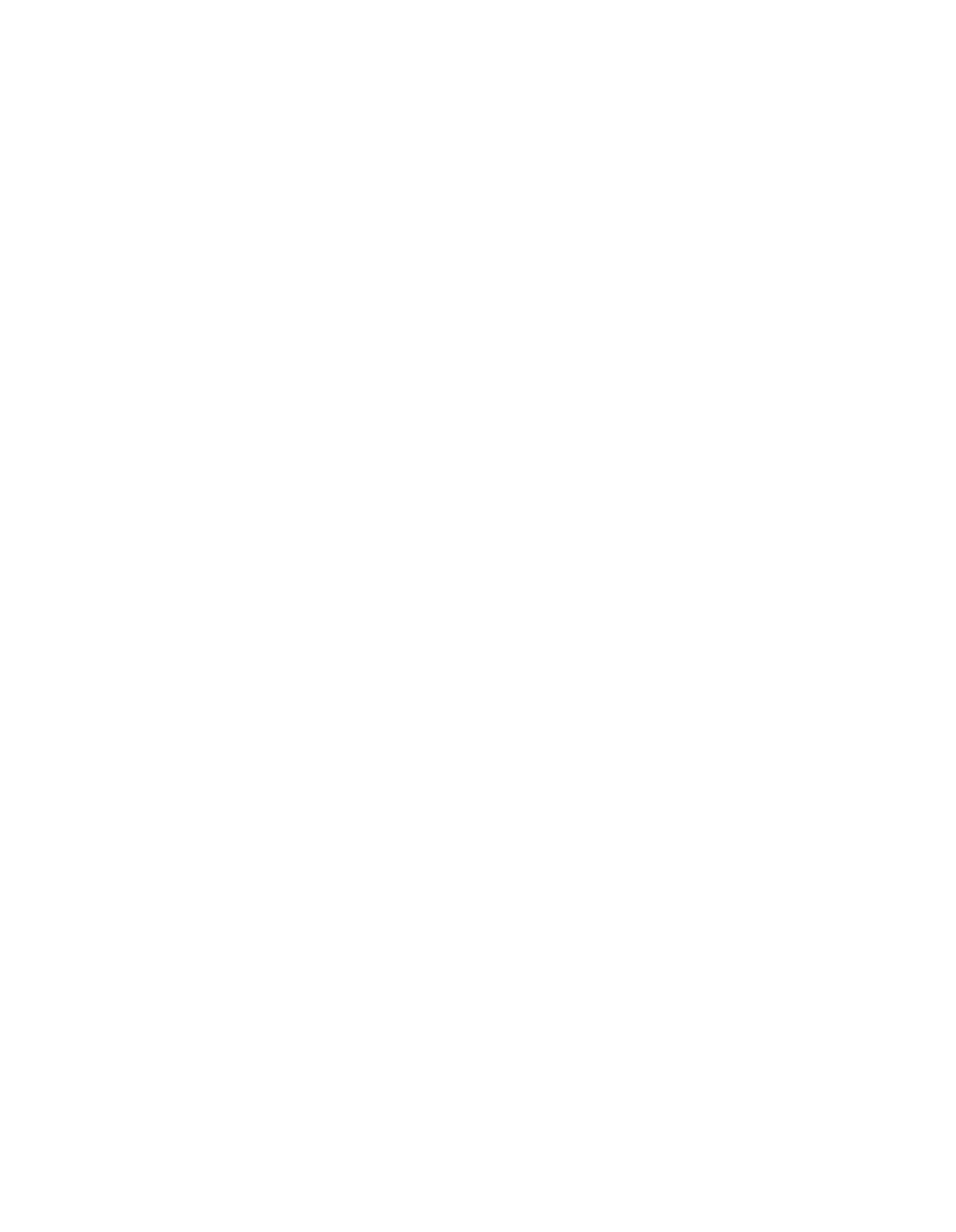the anatomical structures and their movement deep inside the body. Some typical applications that could utilize UWB signals for evaluation are heart wall movement, respiration, and obstetrics.

[0050] The main advantages of UWB over other technologies such as ultrasound are the following:

- [0051] UWB signals do not need to be in contact with the skin because they are less affected by transmission through air than sound waves.
- [0052] UWB signals do not attenuate in the bone and hence can obtain information inside cavities covered by bone, such as the brain.
- [0053] UWB signals can be used to collect data through non-conductive material such as cloth, bedding, hazmat suits, or body armor.
- [0054] UWB signals can be realized with a small number of inexpensive components enabling low power, portable applications.

[0055] As noted above, the UWB measurement system detects the changes in the structure of the tissue by examining signal reflections from the tissue layers. For example, a transmitter sends a UWB pulse and then receives the pulse reflections from the different layers of the tissue. Because the speed of the UWB radar is different in different types of tissues (e.g. the signal propagation is approximately 2.25 times faster in fat than in muscle) and the layers of tissue are at different depths, the reflections from the tissue layers reach the receiver at different times and have different amplitudes. Further, the attenuation of the signal as it travels through the tissue gives the density information of the tissue. For example, when placed next to a limb including a bone, as shown FIG. 4, the UWB radar measurement system 100 can assess any changes in volume in the various layers by measuring the time delay of the received pulses and their amplitude relative to the corresponding parameters during baseline evaluation. The layers shown in FIG. 4 include a skin layer 1, a dermal layer 2, a fat and connective tissue layer 3, a muscle layer 4 and a fascial layer 5. Other layers may also be evaluated.

[0056] FIG. 5 illustrates an example of how a UWB pulse travels through tissue and how structural change in the tissue can affect the amplitude and delay of the reflected pulses. This is because different types of tissue with different structures have different permittivity, resulting in slowing of the pulse by different amounts depending on relative tissue volumes and positions. Additionally, there are typically amplitude changes in the reflected waves.

[0057] As shown in FIG. 5, a first baseline measurement is made and is depicted as a transmitted signal 34A and a reflected signal 34B. The transmitted signal 34A starts at a position 1 cm above the skin (listed as a depth of 0.0 on the horizontal axis). The signal 34A is shown passing through a skin layer from 1.0 cm to about 1.1 cm, a sub-dermal layer from about 1.1 cm to abut 1.4 cm, a fat layer from about 1.4 em to about 1.9 cm, and a muscle layer from about 1.9 cm to about 3.9 cm, where the transmitted signal 34A is shown reflecting off of the bone layer resulting in the baseline reflected signal 34B. The reflected signal 34B then passes through the other layers and experiences various delays and attenuations based on the type and positions of material in each layer. It should be noted that FIG. 5 shows only one reflected signal, but this is done for purpose of clarity and skilled technologists will recognize that multiple reflected signals may be received and analyzed.

[0058] The baseline reflected signal 34B has a time of flight of about 1.3 nanoseconds to progress through the different layers from transmission to reception. At a later time, a second measurement is made and a transmitted signal 32A is directed into the same region for a subsequent measurement. The transmitted signal 32A is then reflected off the bone layer and is received by the measurement system 100. In this second measurement, the transmitted signal 32A and the reflected signal 32B are delayed substantially compared to the baseline transmitted signal 34A and reflected signal 34B. In this case the round trip time of flight is about 1.5 nanoseconds for the signals 32A and 32B compared to 1.3 nanoseconds for the baseline signals 34A and 34B. In addition to the delay in the signal, the amplitude of the signal may also be different (not shown in FIG. 5) which may also be analyzed to identify possible sources of attenuation.

[0059] As discussed above, other energy forms may also be used in the measurement system 100, depending on the embodiment. Other energy forms that may be used by the measurement system 100 to evaluate the tissues will now be discussed. These other forms of measurement may be used to help correlate changes in the UWB measurement to actual and specific structural changes of interest in underlying tissue. In some embodiments of the invention, a single detection instrument such as a patch or handheld device includes electrodes, transducers, antennas, etc. and control circuitry for both UWB interrogation and interrogation with one or more other energy forms that provide complementary tissue content or structure information. In these and similar embodiments using multiple modalities, methods of measuring structural change may comprise deriving a plurality of data sets for both the electromagnetic wave interaction and the other from of energy interaction. Changes in both data sets are detected, from which structural changes can be detected.

[0060] High Frequency Electromagnetic Radiation

[0061] Electromagnetic radiation at higher frequencies, such as terahertz radiation, or higher, e.g. infrared light, could potentially be used to monitor changes in superficial tissue structure and content. This may be achieved by monitoring the amplitude of reflected radiation from the tissue surface. Any changes in the structure or content (such as edema) can be detected because of absorption by water in the tissues.

# [0062] Acoustic Radiation

[0063] Although acoustic waves are mechanical waves, similar wave propagation principles could be used to detect changes in tissue structure and content. The speed of the acoustic wave in any material is related to temperature, the elastic properties of the material, and the material's density. Thus, any changes in the constituents of the tissue due to its changing physiology or morphology that are reflected by a change of its properties can be detected by using acoustic waves. In one embodiment, the invention comprises equipment configured to focus acoustic waves comprising frequencies in a range from about 1 kHz to about 100 kHz (high bandwidth short pulses or high bandwidth longer time signals composed of multiple frequencies like "chirps") on tissues and monitor the transmitted and the reflected waves from the tissue. Depending on the type of application, three different methods of analyses are possible, a) Wave attenuation while passing through the tissue; b) Attenuation of reflected waves; and c) Phase difference between transmitted and reflected waves after reflection of a boundary, such as between bone and tissue. Additionally, any temperature changes inside the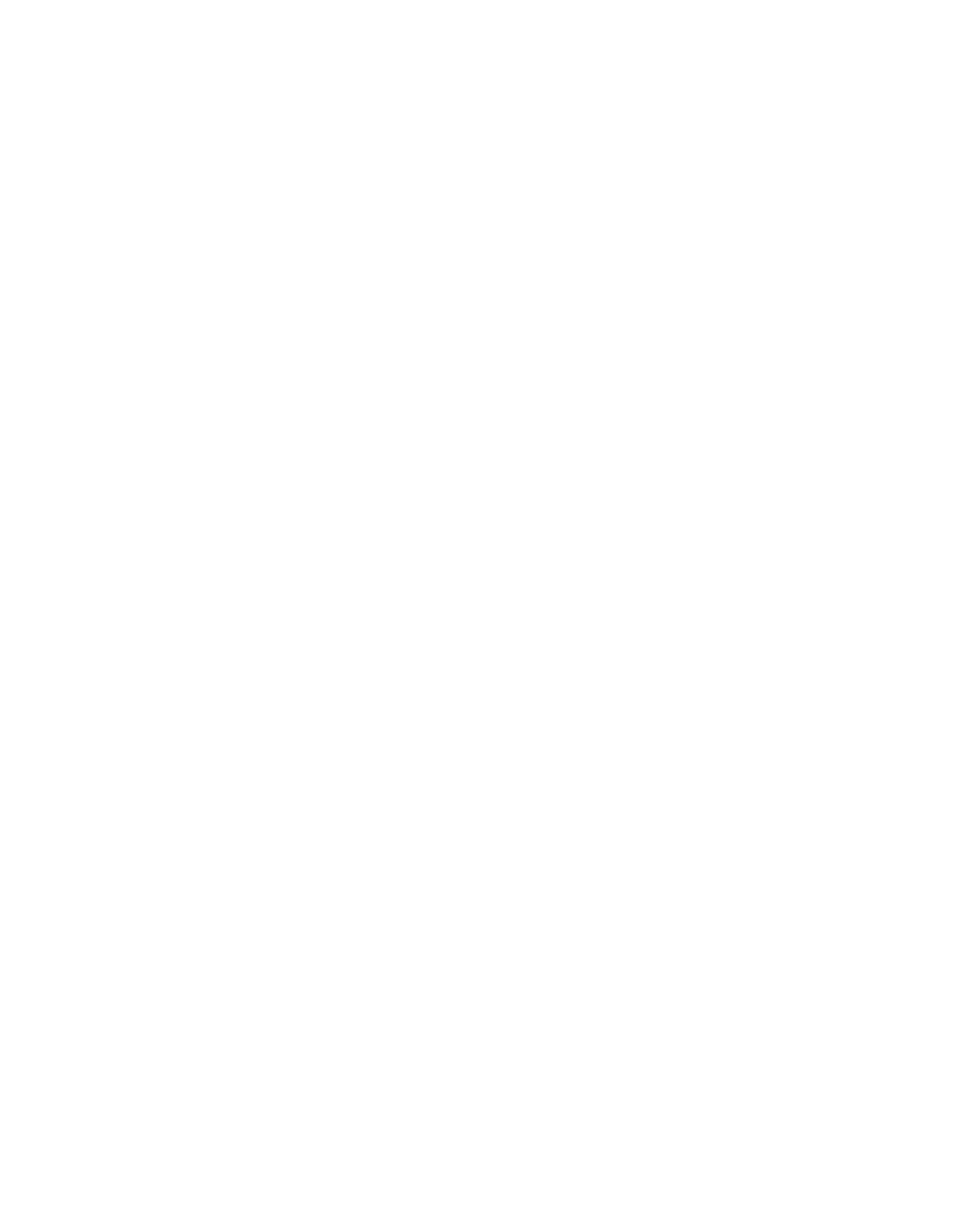tissue due to inflammation or an infection response could be tracked because the speed of sound changes with temperature.

[0064] The method and devices for applying acoustic signals to one or more regions of the body are well known to those skilled in the art of acoustic signal generation and interpretation, including sonography. It will be appreciated, however, that ultrasound imaging is not necessary to perform the desired function in assessing content or other changes that correlate (either positively or negatively) with the structural changes of interest. In fact, ultrasound images would require complex and expensive equipment that is generally not required for use with the present methods.

[0065] Bioelectric Impedance Signals

[0066] In another embodiment of the invention, bioelectric impedance of the tissues of interest can be used to monitor the changes in tissue structure and content. This is achieved by passing electrical current through the tissue of interest and measuring the voltage drop across the tissue (or by exciting the tissue with a sinusoidal voltage and measuring the current through the tissue) and calculating the impedance of the tissue to the current flow. Changes in the amplitude of the measured signal as well as the phase difference between the voltage and current signals depend on the tissue properties. As the tissue structure changes (e.g., due to scar tissue growth, tumors etc) and/or content changes (e.g., due to edema, fat/muscle ratio etc), the amplitude of the impedance as well as the phase with respect to the current or voltage excitation change and can be monitored. Additionally, DC signals could also be used for obtaining the changes in the resistance of the tissue. For bio-electrical impedance, focusing of energy (or controlling the volume of measurement) may be achieved by changing the geometry of the electrodes used for driving the current and measuring the voltage. The method and devices for delivering and receiving electrical signals to one or more regions of the body, including necessary electrodes and circuitry, are well known to those skilled in the art of bioelectric impedance. Reference may be made to U.S. Publication Number 2005/0070778, which is hereby incorporated by reference in its entirety.

#### [0067] General Use

[0068] The measurement and storage of energy pulses or signals of any frequency comprise a data set which may include reference to time of measurement and/or location of measurement. Such measurement and storage activities may include transformation of the raw data. Such transformations may be useful, allowing facilitated storage of the data set, e.g. data compression, or otherwise facilitate transmission and/or analysis of the data set by the comparator. Signals for use by the comparator may be from one or more of applied energy sources, e.g. radiofrequency, acoustic, electrical or optical. In addition, these signals may be utilized in various combinations over time to provide greater insight into dynamically changing body regions or tissues, e.g. inspection of suspected tumors may be first registered using forms of radiofrequency energy detecting the presence of tissue of differing density. Subsequent observations may include impedance measurements to gauge the increased swelling, blood flow or edema around this site to more accurately provide a trend analysis of change over time.

[0069] In some embodiments of the invention, fiducial marker aids, signal alignment aids and/or signal improvement aids may be employed. These aids may include the use of mapping of body regions using electromagnetic signals or other techniques, e.g. MRI, to establish points of reference within data sets or provide aids to more precisely position the measurement device on the body. Employment of these points of reference thereby improves alignment of data sets enabling change in the target region to be more precisely determined. In alternate forms, these aids may include the use of passive or active devices affixed to or implanted within the mammalian body. These aids may provide reference signals or otherwise serve as landmarks to target the measurement device and/or data set. The fiduciary aids may include, but are not limited to: optical alignment aids, e.g. tattoos; signal reflective aids, e.g. implanted metal reflectors or conductive inks; inductively charged implanted radiofrequency transceivers; or implanted acoustic transmitters. Such aids may be arranged in geometric patterns, e.g. cross-hatched, to improve both interpretation of on-body position, e.g. signal alignment, and signal complexity in a known fashion through a three dimensional space to aid subsequent comparator activities.

[0070] In certain other related embodiments of the invention, materials either implanted or positioned about the inspected region, may be utilized to aid in the measurement process. For instance, these materials may be utilized to focus the electrical/electromagnetic/acoustic waves through regions of interest or may serve as a highly reflective target behind the region of interest, thereby increasing the effective signal strength of the applied electrical/electromagnetic/ acoustic waves.

[0071] In other embodiments of the invention, the transmitter elements of the measurement device may have an identity assigned to it. Such identity may include the ability to determine antenna geometries and transmission frequencies. Likewise, other portions of electronic circuitry may have additional identities assigned to the remaining components of the circuitry. Such identities may be useful for enabling construction of disposable and reusable assemblies within the device and allow tracking of said assemblies. Also, such identities allow subsequent identification of the use of the device and form of the device in managing the data sets and coordinating findings of the comparator to the individual measured subject. In addition, such identities may have use in the assignment of encryption keys or other needs for secure transmission of information and assignment/display of the measured data sets.

#### [0072] Use and Applications

[0073] In use, the measurement device or devices may be affixed to the subject or positioned about the subject and the device activated by means of a switch or other form of activation. The activation may take place prior to affixing the measurement device to the user. Such activation may also include the use of aids or other alignment tools to ensure correct positioning of measurements. Activation may yet further include activation by means of a switch or other means of a local data collection unit in wireless communication with the measurement device. In such embodiments, an identifier, e.g. a code or serial number, may be used to identify the measurement device to the data collection unit. Such identifiers may include further identifiers detailing the specification of one or more of the measurement sensors. Such identifiers may be transmitted automatically to the data collection unit upon activation or in alternate applications, may be input manually into the data collection unit.

[0074] In other embodiments, a single data collection unit may be in communication with a plurality of measurement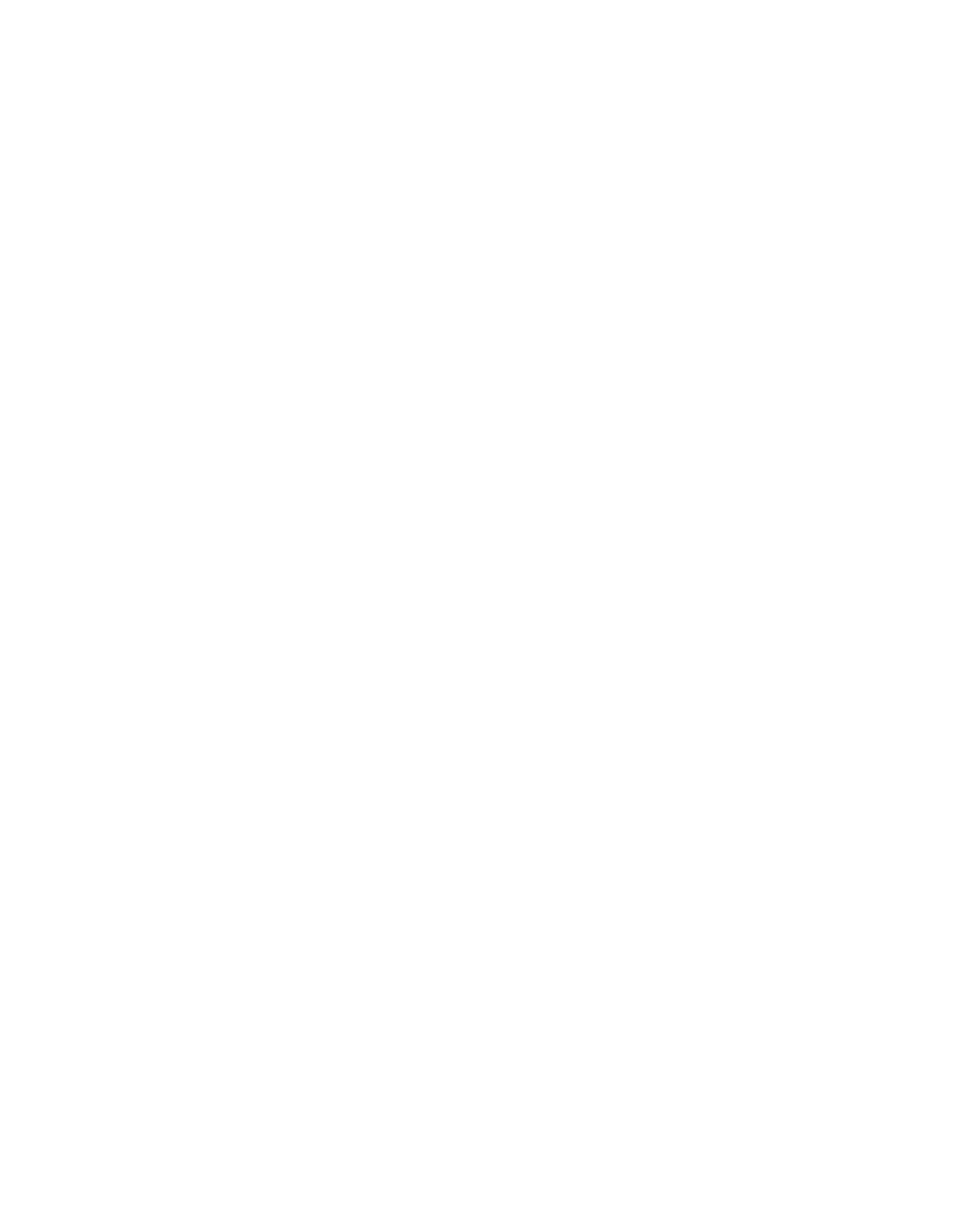devices located on or associated with more than one user. In such embodiments, the activation may include an identification means allowing identification of the user in addition to identification of the measurement device.

[0075] Upon activation, the measurement device may periodically or upon command obtain measured data from one or more body regions. The monitoring period per data set may be seconds, e.g. every second, or longer, dependent upon the nature of the bioparameter being measured for change. In other embodiments, the monitoring frequency may automatically adjust, dependent upon the rate of change in the desired portion of the measured region. In addition, different devices may have different configurations of sensors and/or different monitoring frequencies applied to the same subject. The measured data may be supplied directly to the comparator for analysis or it may be processed in some form prior to being supplied to the comparator for determination of change and/ or magnitude of such change.

[0076] Applications of electromagnetic or other forms of energy waves for monitoring of change of one or more regions of a mammalian body include, but are not limited to:

- [0077] Monitoring for change in body hydration and/or electrolyte levels over time, including detection of detrimental levels of systemic hydration, projection of future hydration status and recovery or return to acceptable levels of fluid and/or total ion composition levels of bodily fluids.
- [0078] Monitoring for jugular vein distension associated with hypertension such as period measurements separated by intervals shorter than the determined heart rate to permit assessment of the magnitude of vascular distension (change) due to blood pressure.
- [0079] Monitoring of internal organs, including heart, kidney or liver for changes such as fluid infiltration/local edema associated with organ failure and/or allograft rejection.
- [0080] Monitoring of ovarian development/folliculogenesis during the menstrual cycle to aid in the determination of proper timing for the administration of drugs associated with fertility and/or pregnancy.
- [0081] Monitoring of wounds and/or scar tissue associated with wounds to aid in the detection of infection, impaired healing or to guide timing of wound treatments, e.g. debridement or for wound staging to determine the extent of deep tissue injury.
- [0082] Monitoring of body locations, e.g. sacrum, hips or heels, to detect changes in underlying tissue fluid status associated with the pre-emergence of ulcers or other forms of skin/tissue disease states.
- [0083] Monitoring of fluid build-up or change in internal body compartments, organs or muscle groups, e.g. internal hemorrhage or compartment syndrome, associated with disease state, trauma or surgical interventions to allow more effective detection and subsequent therapeutic response.
- [0084] Detection of fluid build-up over time associated with the onset and/or progression of cardiogenic or noncardiogenic pulmonary edema.
- [0085] Detection of body composition change, e.g. change in muscle composition associated with wasting diseases such as HIV disease progression or muscular dystrophy caused by neuromuscular disorders.
- [0086] Monitoring stenosis or occlusion of blood vessels, or implanted vascular devices e.g. venous grafts.

[0087] Additional applications may also include providing a user of the device with quantitative feedback regarding the magnitude of the measured change and any periodic nature to this change, e.g. time of day, such that the user may selfmedicate in order to relieve the symptoms or otherwise take some form of therapeutic action associated with the change in the underlying bioparameter. Alternatively, the use of remote data management systems receiving data from one or more data collection units may permit clinician adjusted therapy changes from a remote location upon review of the data sets and output of comparator activities.

[0088] While the above detailed description has shown, described, and pointed out novel features of the invention as applied to various aspects, it will be understood that various omissions, substitutions, and changes in the form and details of the device or process illustrated may be made by those skilled in the art without departing from the scope of this disclosure. As will be recognized, the invention may be embodied within a form that does not provide all of the features and benefits set forth herein, as some features may be used or practiced separately from others. The scope of this disclosure is defined by the appended claims, the foregoing description, or both. All changes which come within the meaning and range of equivalency of the claims are to be embraced within their scope.

What is claimed is:

1. A method of detecting a physiological condition in a portion of a subject; the method comprising:

- applying electromagnetic waves having frequencies within a range of about 1 GHz to about 100 GHz to a region of the subject at a plurality of points in time;
- deriving a plurality of data sets from measured parameters of interaction between the region of the subject and the electromagnetic waves at the plurality of points in time, wherein the content of the data sets is dependent at least in part on tissue structure in the region at the plurality of points in time:
- comparing the plurality of data sets to detect a change over time in the interaction between the region of the subject and the electromagnetic waves; and
- detecting a change in tissue structure in the region of the subject based at least in part on the comparing.

2. The method of claim 1, wherein the electromagnetic waves comprise ultra wideband radio signals.

3. The method of claim 1 wherein the electromagnetic waves comprise signals of frequency bands other than ultra wideband radio signals.

4. The method of claim 1, wherein detecting the change in tissue structure comprises detecting one or more of scar tissue growth, tumors, and fractures.

5. The method of claim 1, wherein said detected change is associated with a healing wound.

6. The method of claim 1, where said detected change is associated with compartment syndrome.

7. The method of claim 1, wherein said detected change is a change in transplant organ status.

8. The method of claim 1, wherein said detected change is change in ovary dimension.

9. The method of claim 1, further comprising employing fiducial points or alignment aids.

10. A method of determining detecting a physiological condition in a portion of a subject; the method comprising: